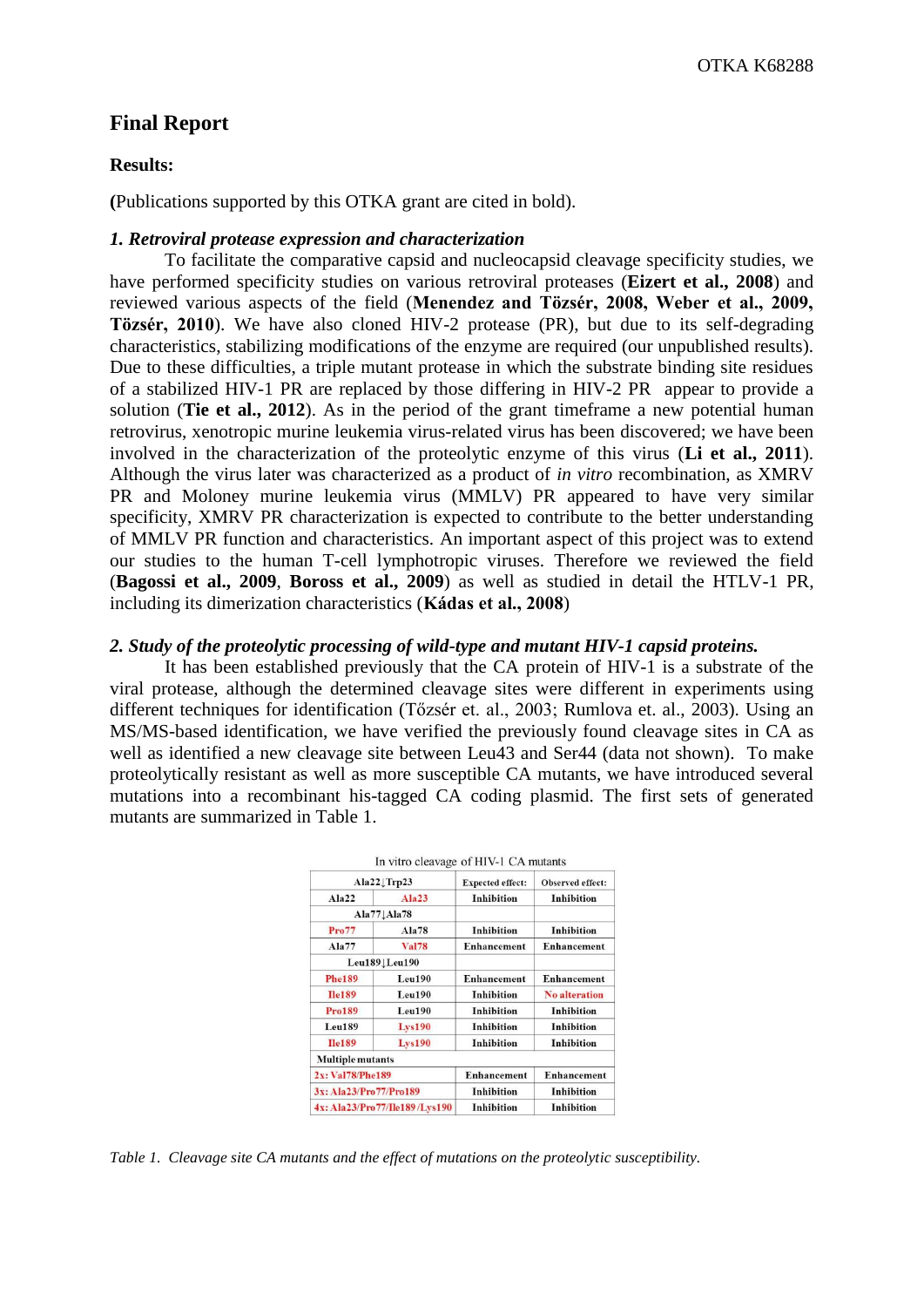Mutant proteins were expressed in *E. coli*, purified by using nickel chelate affinity chromatography, then subjected to proteolytic processing by HIV-1 protease. Cleavage products were separated by SDS-PAGE and identified using mass spectrometry analysis of the cut-off bands. As the cleavage was still not completely abolished by the applied mutations, further multiple mutants were generated, W23A/L43A/S44G/A77P/W117A/L189P/ L205A, as well as W23A/L43A/S44G/A77P/W117A/L189I/L190K/L205A. Surprisingly, while these mutants were substantially more resistant towards proteolysis compared to the previous ones, the cleavage was still not completely prevented (Figure 1), suggesting that still unidentified mutations exist in the CA protein.



*Figure 1. Cleavage of CA mutants by HIV-1 PR. 7x-mutant: W23A/L43A/S44G/A77P/W117A/L189P/L205A, 8x-mutant: W23A/L43A/S44G/A77P/W117A/L189I/L190K/L205A. Mutant proteins were incubated with HIV-1 PR then the reaction mixtures were separated using SDS-PAGE. Protein bands were identified using MS and MS/MS techniques.*

#### *3. Study of the effect of HIV-1 capsid cleavage site mutations on viral infectivity.*

To be able to use a recombinant HIV-1-based lentiviral system for infectivity study, we modified a previously published third generation self-inactivating lentiviral system and utilized it to characterize *trans*-dominant negative HIV-1 PR inhibitor forms (**Miklossy et al., 2008**). We have adopted this system to study the *in vitro* characterized capsid (CA) mutations on the infectivity of HIV-1. 293FT cells were transfected by the vectors to produce virions, and the supernatant of the cells was collected and concentrated with ultracentrifugation or ultrafiltration. The amount of viruses produced was determined by p24 ELISA assay and then 293T cells were transduced with identical amount of p24. GFP expression of cells was analyzed by cytometry to compare the infectivity of the mutant virions to that of the wild type.



*Figure 2. Effect of capsid mutations on the infectivity of recombinant HIV-1 virus. (red: wild-type, green: proteolysis-facilitating mutations, blue: proteolysis-inhibiting mutations.)*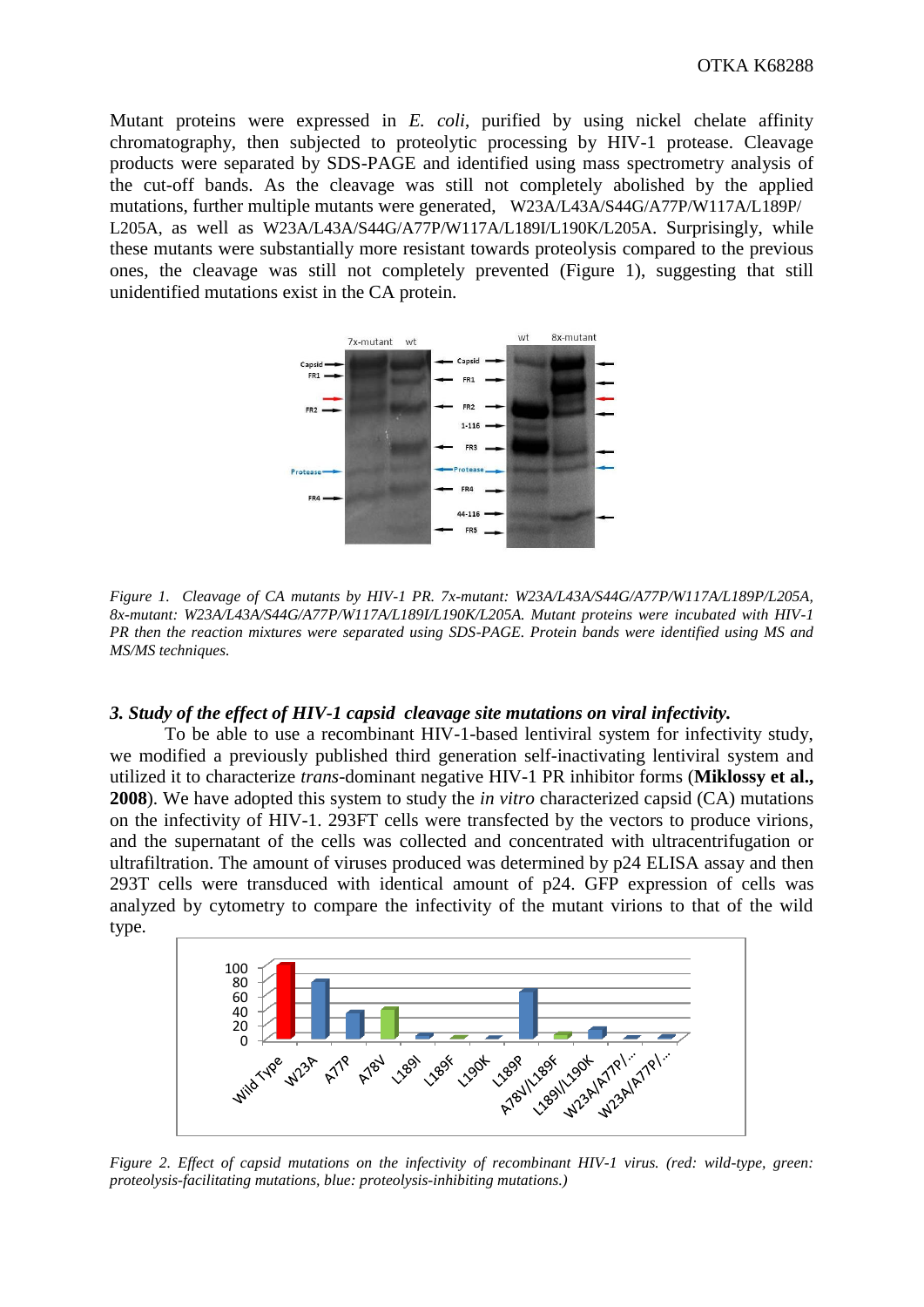Infectivity assays (Figure 2) suggested, that both enhancing and proteolysis inhibitory mutations caused decrease of the infectivity. To exclude the aberrant capsid structure formation as the cause of the reduced infectivity, CD spectra were collected for the purified proteins. While alteration of the secondary structures was observed in some cases, it did not correlate with the infectivity: for example the completely noninfectious 4x mutant had a secondary structure very similar to that of the wild-type protein (data not shown). We have also cloned and expressed HTLV-1 and MMLV CA proteins, but they did not appear to be a substrate of the respective protease. To study the equine infectious anemia virus (EIAV) capsid mutants we have developed a cell line stably expressing GFP under the viral LTR, and the infection of the cells can be followed by GFP expression (data not shown).

#### *4. Studies on the nucleocapsid protein processing of retroviruses***.**

While oligopeptides (EIAV NC-1 and NC-2) having the sequence of the cleavage site in the first and second cysteine arrays of the nucleocapsid (NC) protein of EIAV were previously found to be hydrolyzed by EIAV PR at the expected -Cys  $\sqrt{T}V$ - and -Cys  $\sqrt{P}$ hebonds (Tözsér et al., 1993, Figure 3). An oligopeptide representing the analogous regions (NC-1) was also found to be hydrolyzed by HIV-1 PR, however, cleavage occurred at the - Phe  $\lambda$ Asn- bond instead of the predicted -Cys Phe- bond, while a peptide representing the region homologous to EIAV NC-2 was not hydrolyzed (Tözsér et al., 1993). Later the NC-2 cleavage site was identified to be at the last Cys of the second zinc finger instead at the first one (Tözsér et al., 2004). To determine whether peptides representing the corresponding sequences in other retroviruses could be substrates to the respective PR, peptides having the corresponding sequences in AMV were assayed as substrates of the AMV PR. Although the generally low activity of the AMV PR (Tözsér et al., 1996) prohibited the determination of the exact kinetic parameters, both peptides were processed by the enzyme, at positions similar to those found in case of EIAV. These data imply that cleavability of NC sequences around the cysteines might not be restricted to lentiviruses.

|             | site<br>peptide <sup>a</sup> |                         | site of cleavage by<br><b>EIAV</b> | the PR of<br>AMV |                    |
|-------------|------------------------------|-------------------------|------------------------------------|------------------|--------------------|
|             |                              |                         |                                    |                  |                    |
| <b>EIAV</b> | $NC-1$                       | AAQTCYNCGKb             | TC↓YN                              |                  | N.D.               |
| <b>EIAV</b> | $NC-2$                       | APKVCFKCKQ <sup>b</sup> | $V\overline{C} \downarrow$ FK      |                  | N.D.               |
| $HIV-1$     | $NC-1$                       | <b>KMVKCFNCGK</b> b     | CFVNC                              | CFVNC            | N.D.               |
| $HIV-2$     | $NC-1$                       | KPIKCWNCGK              | CWVNC                              | $CW+NC$          | $CW\downarrow NC$  |
| <b>RSV</b>  | $NC-1$                       | <b>SRGLCYTCGS</b>       | LC↓YT                              | N.D.             | $CY\sqrt{TC}$      |
| <b>RSV</b>  | $NC-2$                       | SRERCQLCNG              |                                    | N.D.             | $CW+NC$            |
| <b>RSV</b>  | $NC-1$                       | <b>SRGLCYTCGS</b>       | LC↓YT                              | N.D.             | CY↓TC              |
| <b>RSV</b>  | $NC-2$                       | SRERCQLCNG              |                                    | N.D.             | $CQ + LC$          |
| <b>MMLV</b> | $NC-1$                       | DRDQCAYCKE              | CAVC                               |                  | $DQ\downarrow C A$ |

*Figure 3. Cleavage of oligopeptides having zinc finger sequences by retroviral proteinases. a The Cys residues of the Zn finger are underlined, while the site of cleavage is indicated by an arrow.<sup>b</sup>Cleavage of these peptides by EIAV PR and their own PR have been reported previously (Tözsér et al., 1993).<sup>c</sup> This cleavage site is at the last Cys residue of the second zinc finger (Tözsér et al., 2004). N.D., not determined.*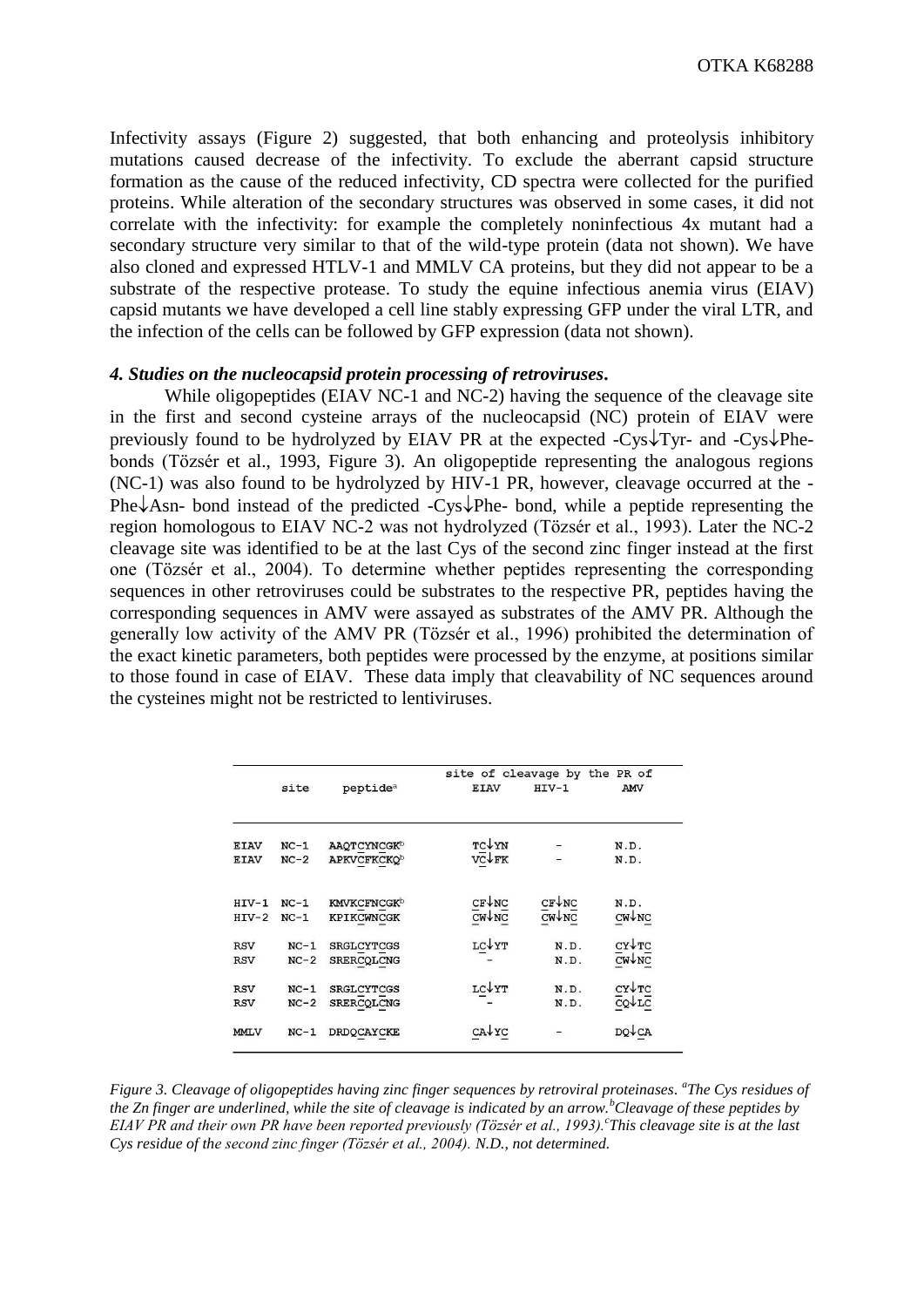Furthermore, we have also studied the NC cleavage of MMLV PR. The peptide representing the predicted cleavage site was a substrate of EIAV and AMV PRs (Figure 3), it was not processed by MMLV PR (data not shown). We have cloned the MMLV NC protein into a bacterial expression clone and studied its processing by MMLV PR. Interestingly, while it appeared to be a good substrate of the protease; the identified cleavage site was not in the zinc finger region (data not shown).

# *5. Design of mutant NC-1 cleavage sites with various susceptibility toward proteolysis.*

In our previous study (Tözsér et al., 2004) we have designed a limited number of NC-1 mutants, having altered susceptibility towards HIV-1 PR. We have selected Asn17 (P1' residue in the wild-type sequence) for mutagenesis, based on the following reasons: (i) unfavorable changes only in the P2-P2' region of a peptide substrate could completely abolish hydrolysis (ii) the two cysteines (Cys15 and Cys18) are crucial for zinc coordination required for most of the established NC functions while Phe16 was found to be essential for the packaging of viral RNA. The limited set of P1' modified substrates was extended to include all types of amino acid residues (Table 2).

|                  | Site       | Peptide                           | $K_m$<br>(mM) | $k_{cat}$<br>$(s^{-1})$ | $k_{cat}/K_m$<br>$(mM^{-1}s^{-1})$ |
|------------------|------------|-----------------------------------|---------------|-------------------------|------------------------------------|
| 1.               | wild type: | KIVKCF↓NCGK <sup>a</sup>          | 0.43          | 0.017                   | 0.040                              |
| 2.               | Asn17Phe   | KIVKCF↓FCGK <sup>a</sup>          | 0.02          | 0.90                    | 59.6                               |
| 3.               |            | Asn17Leu KIVKCF↓LCGK <sup>a</sup> | 0.17          | 0.196                   | 1.153                              |
| $\overline{4}$ . | Asn17Val   | KIVKCF↓VCGK                       | 0.45          | 0.284                   | 0.632                              |
| 5.               | Asn17Ala   | KIVKCF↓ACGK <sup>a</sup>          | 0.32          | 0.064                   | 0.200                              |
| 6.               |            | Asn17Cys KIVKCF↓CCGK              | 1.52          | 0.247                   | 0.162                              |
| 7.               | Asn17Thr   | KIVKCF↓TCGK                       | 0.31          | 0.017                   | 0.054                              |
| 8.               | Asn17Gln   | <b>KIVKCF↓QCGK</b>                | 0.67          | 0.035                   | 0.052                              |
| 9.               | Asn17Ser   | <b>KIVKCF↓SCGK</b>                | 0.63          | 0.004                   | 0.006                              |
| 10.              |            | Asn17Arg KIVKCF↓RCGK              | 1.05          | 0.020                   | 0.019                              |
| 11.              |            | Asn17Lys KIVKCF↓KCGK <sup>a</sup> | 0.86          | 0.005                   | 0.006                              |
| 12.              |            | Asn17Glu KIVKCF↓ECGK              | 1.21          | 0.013                   | 0.011                              |
| 13.              |            | Asn1Asp KIVKCF↓DCGK               |               | not hydrolyzed          |                                    |
| 14.              |            | Asn17Gly KIVKCF↓GCGK <sup>a</sup> | 1.34          | 0.002                   | 0.001                              |

*Table 2. Proteolytic processing of substituted oligopeptides representing the first cleavage site in the nucleocapsid protein. a These values were published previously (Tözsér et al., 2004)*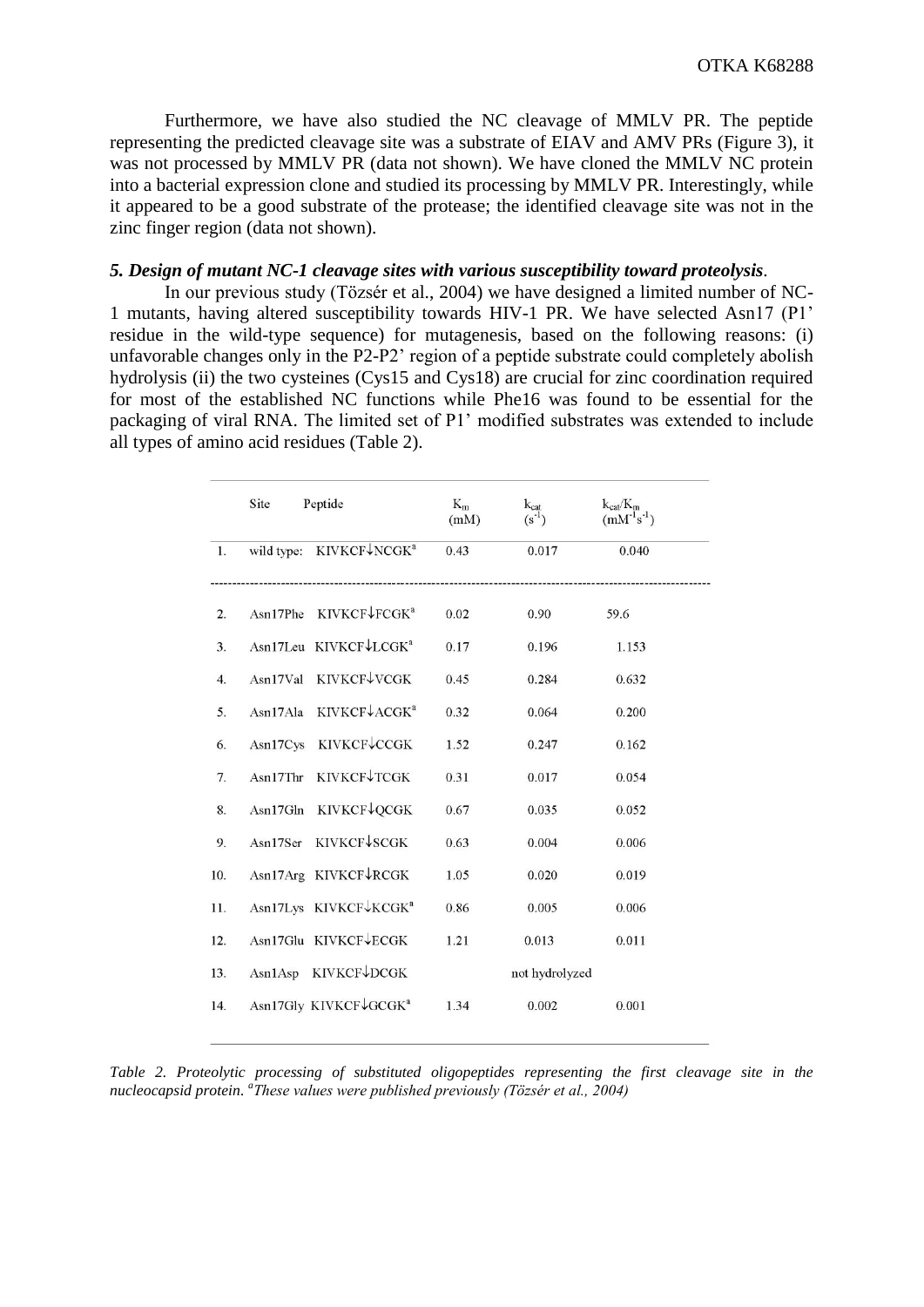Using the recombinant viral system described for the CA mutant experiments, we have introduced three representative mutations into the HIV-1 NC protein of the virus and studied the viral infectivity. These mutations substantially reduced the infectivity of the viruses (Figure 4)



*Figure 4. Infectivity of recombinant HIV-1 virions harboring NC protein mutations. Average of two experiments are shown. Cells were infected with virions having equal p24 amount.* 

## *6. Design of NC-1 cleavage revertants:*

To verify the *in vivo* importance of the NC cleavage, the design and availability of "revertant" mutants might be very useful, in which the internal positions of the proximal zincfinger (CFGC motif) is not changed, nevertheless, cleavability within this region is regained by introducing mutations into close vicinity. The primary target positions for creation of such revertants should be the residues adjacent to the CFGC motif, since proper side chains in these positions might substitute for the loss of interaction energy caused by the mutation of Asn17 to Gly. Based on previous detailed specificity studies on the HIV-1 PR, we have selected beta branched residues or the flexible and also branched Leu as substituting residues. Peptides having such mutations are listed in Table 3.

|    | Peptide             | Cleavage<br>site    | $K_m$<br>(mM) | $k_{cat}$<br>$(s^{-1})$ | $k_{cat}/K_m^a$<br>$(mM^{-1}s^{-1})$ | $k_{cat}/K_m^b$<br>$(mM^{-1}s^{-1})$ |
|----|---------------------|---------------------|---------------|-------------------------|--------------------------------------|--------------------------------------|
| 1. | <b>KIVTCFGCGK</b>   | ۰                   |               | ${}_{\leq 0.01}$        |                                      |                                      |
| 2. | <b>RKIVICFGCGKR</b> | $IC \rightarrow FG$ | 0.035         | 0.034                   | 0.97                                 | 0.51                                 |
| 3. | <b>KIVKICFGCGK</b>  | IC↓FG               | 0.070         | 0.025                   | 0.35                                 | 0.48                                 |
| 4. | <b>RKIVKCFGCIKR</b> |                     |               | ${}_{0.01}$             |                                      |                                      |
| 5. | <b>RKIVLCFGCGKR</b> | VL↓CF, LC↓FG        |               |                         | not determined                       |                                      |
| 6. | <b>RKIVICFGCIKR</b> | $IC \rightarrow FG$ | ${}_{0.010}$  | 0.015                   |                                      | 0.48                                 |
|    |                     |                     |               |                         |                                      |                                      |

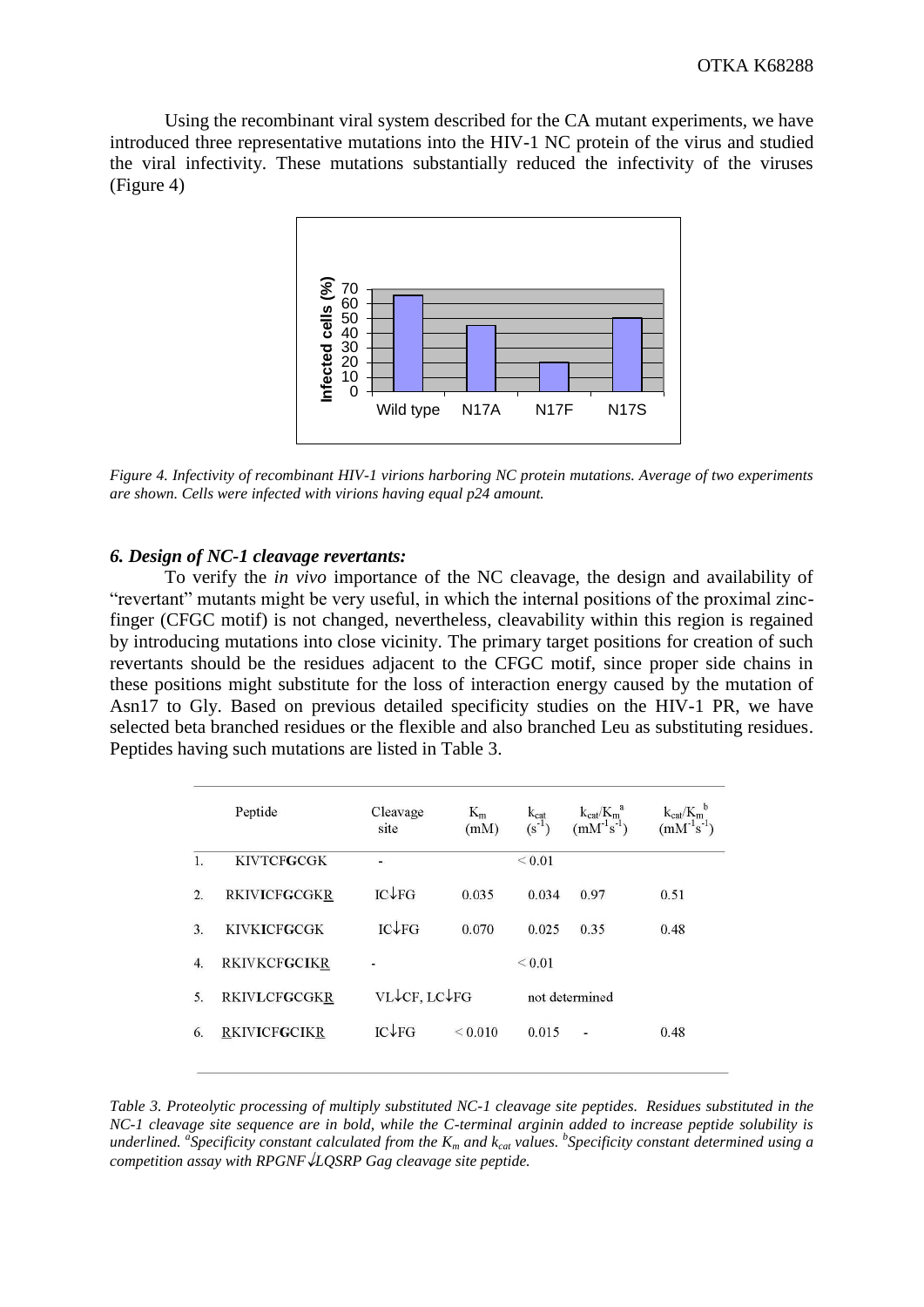We plan to introduce representatives of these "revertant" mutations into the NC of our recombinant HIV-1 virus and study the effect on viral infectivity.

# *7. Analysis of HIV-1 particles/processing in the host cells in the early phase of the infection*

To analyze  $HIV-1$  particles by mass spectrometric methods,  $N^{15}$ -Cys-labeled recombinant HIV-1 virions were produced in 293FT cells. After six passages the cells incorporated the heavy cysteines into their proteins. These "heavy" cells were used for recombinant HIV-1 virus production using our published protocol (**Miklossy et al., 2008**). The amount of the produced viruses was determined using an HIV-1 p24 antigen ELISA kit. The labeled viruses were used to infect 293T cells. In these experiments we planned to follow the fate of the viral proteins based on their heavy cysteine content. After 0, 4 and 12 hours the infected cells were collected and trypsinized to remove attached virions, and then cells were lysed in RIPA buffer in the presence of a protease inhibitor cocktail. In order to separate the nuclear and cytosolic fractions the Nuclei EZ prep nuclei isolation kit (Sigma) was utilized. The cytosolic and nuclear fractions were acetone precipitated, and then the precipitates were redissolved in ammonium bicarbonate and analyzed with ESI-FTICR mass spectrometer (Bruker). MALDI-TOF and FT-ICR mass spectrometry measurements were done but unfortunately, due to high PEG (polyethylene glycol) contamination the signals for the HIV-1 particles were not unambigously visible; the PEG ionized much more efficiently and suppressed the protein signals. As no PEG was knowingly used in the protocol, we wanted to figure out its source. The provider of the nuclear fragment separation kit did not disclose the composition of the buffers utilized, however, MALDI-MS analysis of their lysis buffer verified high amount of PEG (Figure 5). At this point we plan to repeat the experiment avoiding the use of the isolation kit.



*Figure 5. Verification of PEG contamination in the buffer utilized for nuclear fraction preparation. The 44 Da differences are characteristic to the presence of PEG* 

We have also established the experimental system for MMLV infection and EIAV infection.

## 8*. Analysis of the host cell proteins in the early phase of the infection*

In these experiments, non-labeled recombinant HIV-1 viruses were produced and quantified as described (**Miklossy et. al. 2008**), and utilized to infect 293T cells. After 0, 4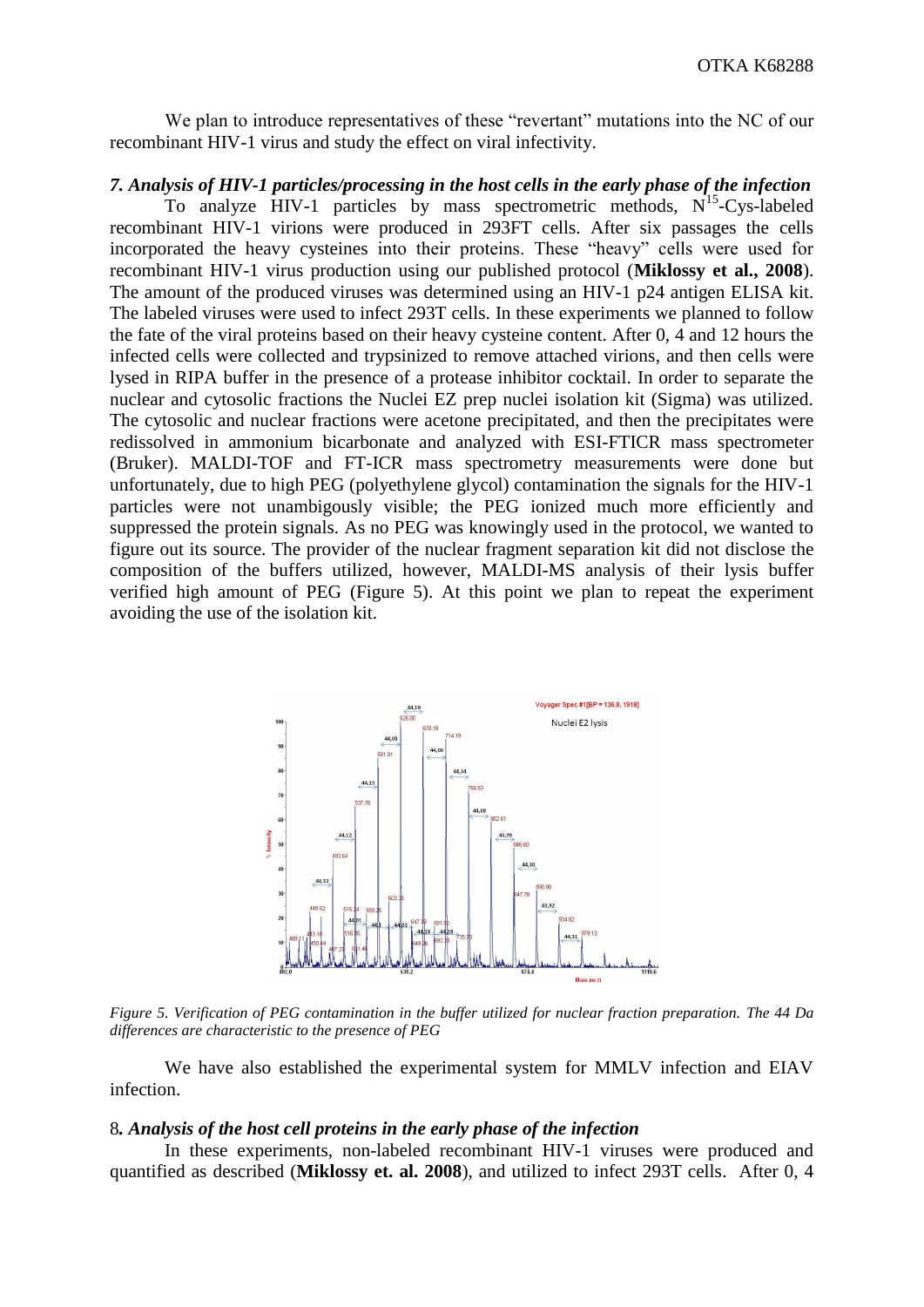and 12 hours the infected cells were harvested and treated as described above. Cell lysates were centrifuged and the supernatants were used for protein sample preparation. The cleared cell lysates were acetone precipitated, precipitates were redissolved in ammonium bicarbonate and digested with trypsin. The tryptic fragments were analyzed on an ESI-LTQ-Orbitrap (Thermo Scientific). The acquired MS/MS spectra were processed with Proteome Discoverer 1.2.0. software (Thermo Scientific) and used for protein identification and also for relative protein quantification. For protein identification the human IPI database (ipi.HUMAN.v3.76\_T33VStd) was used, the precursor ion mass tolerance was 10 ppm, the fragment ion mass tolerance was 0.5 Da. For protein quantification the areas under the curve of the precursor ions were used. As a result, substantial changes were observed in the cellular proteome during the time-course of the infections, as exemplified in Figure 6. Analysis of the results is still under way. Among many others, the levels of stress proteins appear to substantially increase in the early phase of infection. These type proteins were previously found to be overexpressed in the virion-producing cells (Wheeler et al., 2007).



*Figure 6. Quantitative proteome changes as a consequence of HIV-1 infection. As an example, differences observed at 4 and 12 hours after infection are shown (only part of the results).* 

### *9. Study the effect of protease inhibitors in the early-phase of viral replication*

To study the effect of protease inhibitors on the early phase of viral replication, HIV-1 PR inhibitor saquinavir (10  $\mu$ M final concentration) and UK88947 (24 $\mu$ M final concentration) were added 1 hour prior to transfection or together with the virus (Nagy et. al., 1994). Based on the cytometric analyses, these (very high) concentrations of inhibitors failed to inhibit infectivity of the virus, as exemplified with the UK88947 experiment (Figure 7). However, a specific EIAV PR inhibitor HBY-786 appeared to be able to significantly inhibit the GFP expression of our reporter cell line (data not shown).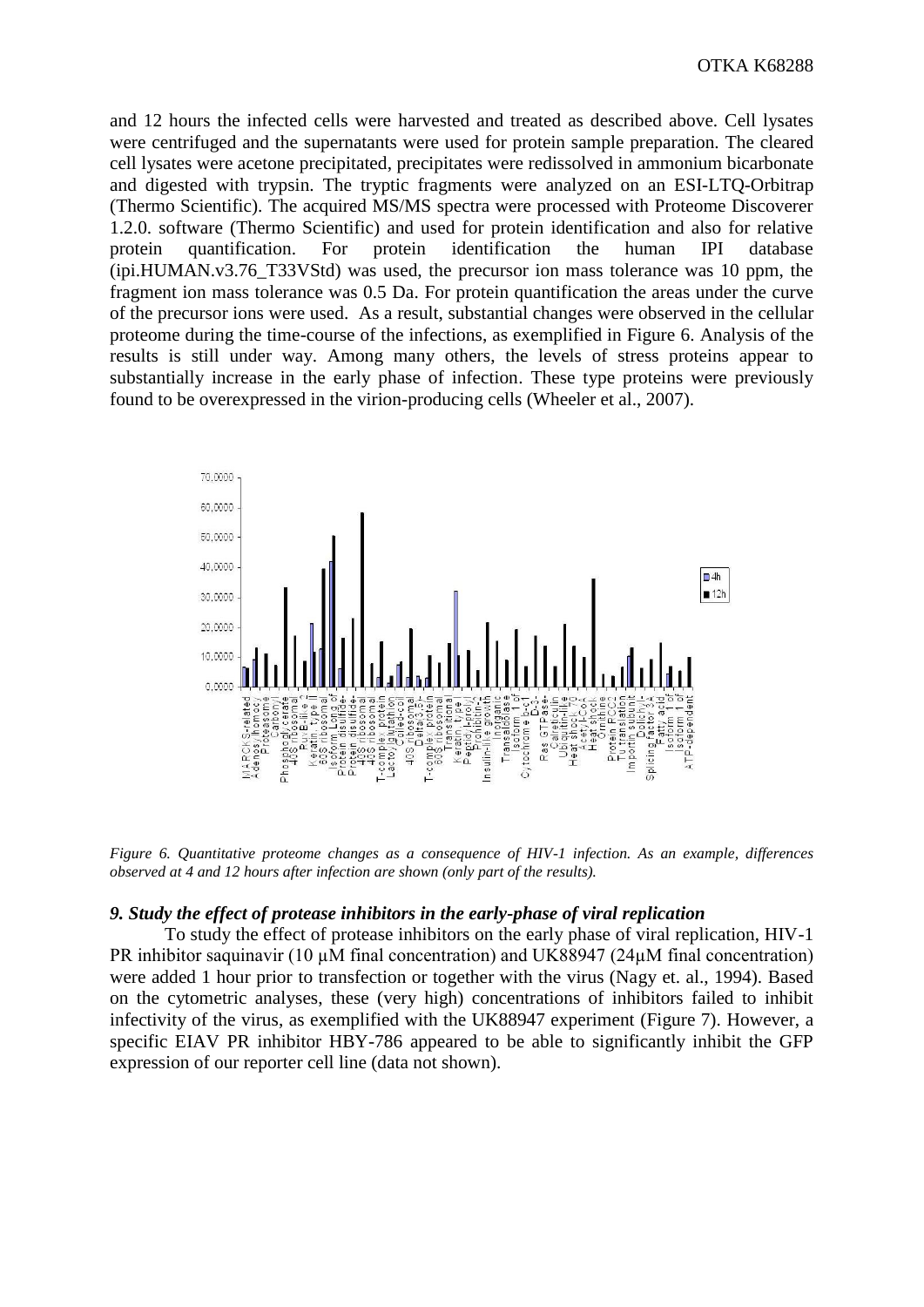

*Fig. 7. Effect of UK-88947 on viral infectivity – Emission profiles (grey: control, red: wild type virus-infected cells, green: inhibitor treated, virus-infected cells)*

In another experiment, we have treated the cells with hydroxychloroquine. Hydroxychloroquine -being a weak base- accumulates in the organelles having low pH and increases the pH of these compartments. When 15 µM hydroxychloroquine was added together with the virus, the infectivity of the virus was reduced by 20% (Figure 8), suggesting that acidification of the lysosomes may contribute to the infection of VSV-G pseudotyped virions. We have obtained similar results using EIAV infection of our reporter cell line (data not shown). To study if this acidification is related to the effect of lysosomal aspartic proteases, we have also treated the cells with pepstatin A, a general aspartic protease inhibitor.



*Fig. 9. Effect of chloroquin on the viral infectivity (grey: control, red: wild type virus-infected cells, green: chroroquin-treated, virus-infected cells)*

A candidate protease to be involved in virion disassembly within the lysosomes is the aspartic protease Cathepsin D, which is only weakly inhibited by pepstatin A (Gacko et. al., 2007). In our experiment pepstatin A (100  $\mu$ M) added together with the virus reduced viral infectivity by 40%, (Figure 10), however the pretreatment of the cells one day before infection (data not shown).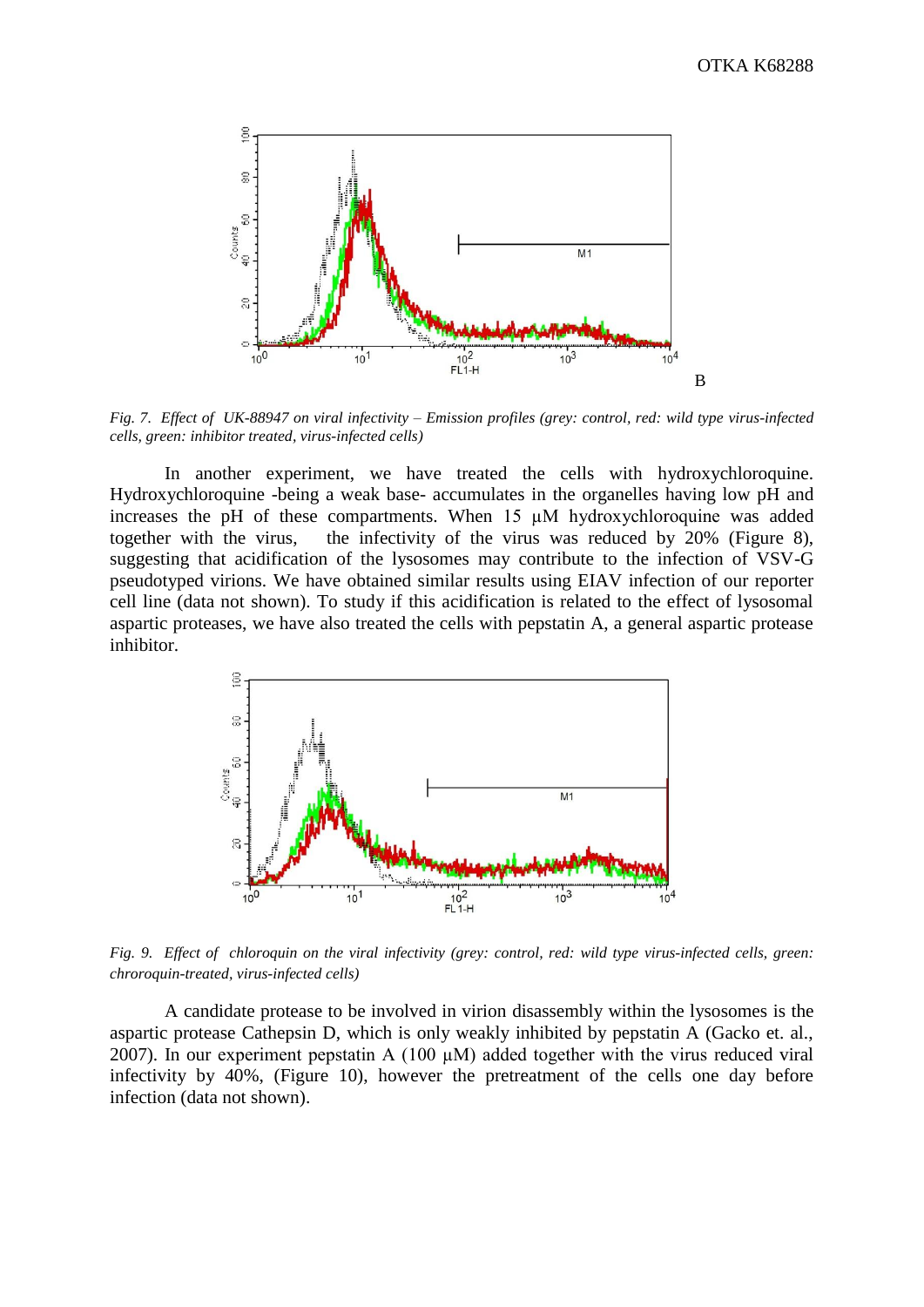

*Fig. 10.: effect of pepstatin A on the viral infectivity. (grey: control, red: wild type virus-infected cells, green: pepstatin-treated, virus-infected cells)*

Based on these results further experiments are required to clarify the effect and molecular targets of aspartyl protease inhibitors in the early-phase of retroviral life-cycle.

## **References:**

- **Bagossi, P., Bander, P., Bozóki, B. and Tözsér, J. (2009) Discovery and significance of new human T-lymphotropic viruses: HTLV-3 and HTLV-4. Expert Rev Anti Infect Ther. 2009 Dec;7(10):1235-49. (IF = 2.857)**
- **Boross, P., Bagossi, P., Weber, I.T. and Tözsér, J. (2009) Drug targets in human Tlymphotropic virus type 1 (HTLV-1) infection. Inf. Dis. Drug Targets, 9(2):159-71.**
- **Eizert, H., Bander, P., Bagossi, P., Sperka, T., Miklóssy, G., Boross, P., Weber, I.T. and Tözsér, J. (2008) Amino acid preferences of retroviral proteases for amino-terminal positions in a type 1 cleavage site. J. Virol. 82(20):10111-10117. (IF = 5.308).**
- Gacko M., Minarowska A., Karwowska A. and Minarowski L. (2007) Cathepsin D inhibitors. Folia Histochemica et Cytobiologica. 45(4), 291-313.
- **Kádas J., Boross P., Weber, I.T., Bagossi, P., Matúz K. and Tözsér J. (2008) C-terminal residues of mature human T-lymphotropic virus type 1 protease are critical for efficient dimerization and for catalytic activity. Biochem. J. 416(3):357-64. 2008 Jul 17. [Epub ahead of print] (IF = 4.371)**
- **Li, M., Gustchina, A., Matúz, K., Tözsér, J., Namwong, S., Goldfarb, N.E., Dunn, B.M. and Wlodawer, A. (2011) Structural and biochemical characterization of the inhibitor complexes of XMRV protease. FEBS J. 2011 Sep 23. doi: 10.1111/j.1742-4658.2011.08364.x. [Epub ahead of print] (IF = 3.129)**
- **Menendez-Arias, L. and Tözsér, J. (2008) HIV-1 protease inhibitors: effects on HIV-2 replication and resistance protease. Trends in Pharmacological Sciences 29(1):42- 49. (IF = 9.340)**
- **Miklóssy, G., Tözsér, J., Kadas, J., Louis, J.M., Ishima, R. and Bagossi, P. (2008) Novel macromolecular inhibitors of HIV-1 protease. Protein Eng. Des. Sel. 21(7):453-61. Epub 2008 May 13. (IF = 2.787).**
- Nagy, K., Young, M., Baboonian, C., Merson, J., Whittle, P. and Oroszlan, S. (1994) Antiviral activity of human immunodeficiency virus type 1 protease inhibitors in a single cycle of infection: evidence for a role of protease in the early phase. J Virol. 68(2):757-65.